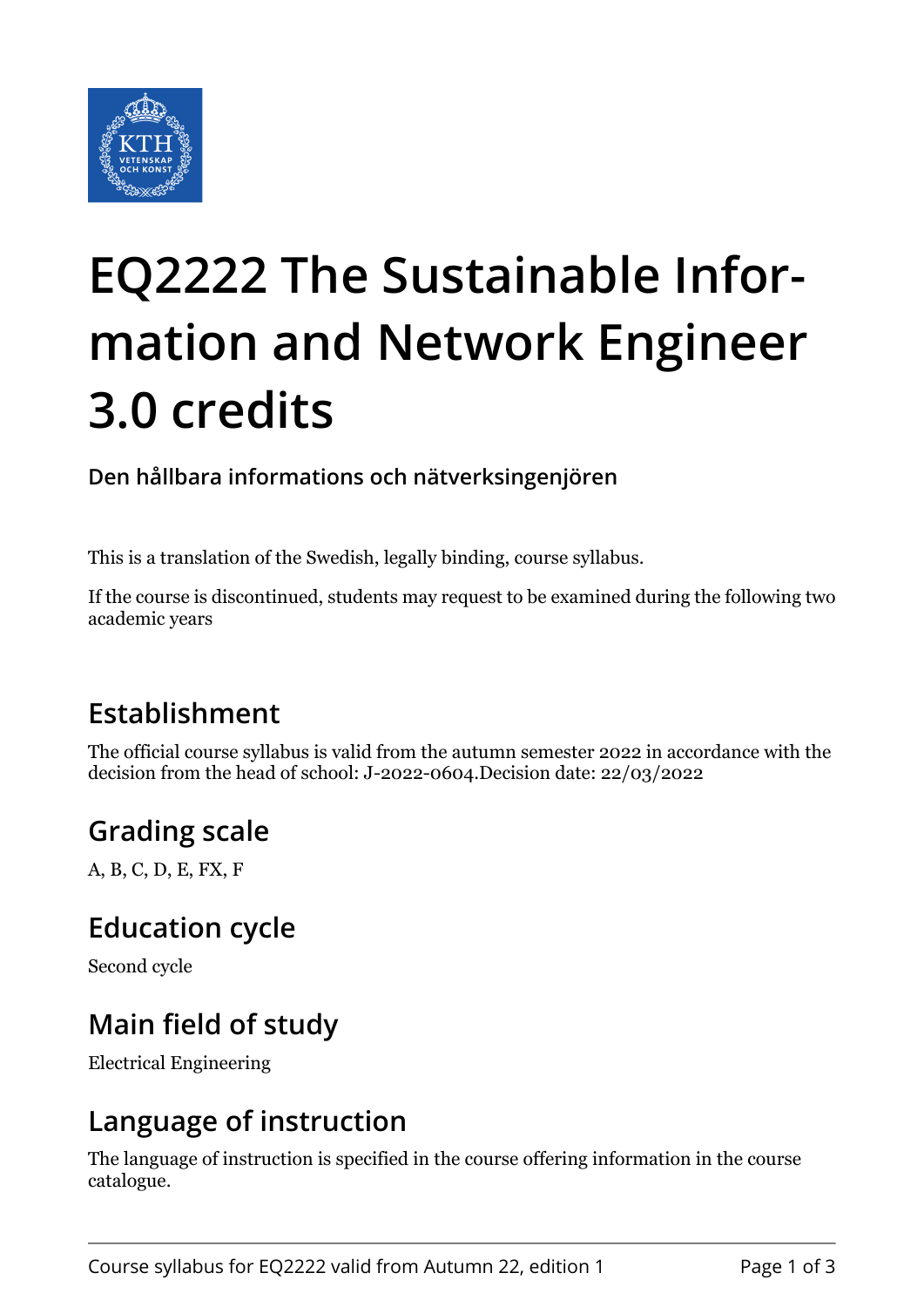## **Intended learning outcomes**

After passing the course, the student shall be able to

- discuss central questions linked to the importance of engineers in society

- discuss and analyse the role of the technology in society, especially information and network engineering, and its role to reach economically, socially and ecologically sustainable development

- discuss and analyse scientific, social and ethical aspects of research and development

- discuss and analyse human responsibility for how the technology is used including the connection to equal opportunities, equality and diversity as well as environment and working environment

- discuss and analyse challenges of working in an international environment such as cultural differences and questions regarding equality and inclusion

- discuss the above-mentioned subjects at a high level

- give arguments based on scientific results
- meet deadlines
- write short, clear arguing texts based on own analysis as well as given material

## **Course contents**

The course extends over two years, i.e., eight periods. Each period includes different subjects. Main themes for the course are: the role of engineers and the technology in society, social and ethical aspects, the responsibility of people for how the technology is used, the international labour market, culture and communication.

## **Specific prerequisites**

Completed Degree of Bachelor (180 credits) or the equivalent academic qualifications. Documented skill in English equivalent to English B.

## **Examination**

- UPP1 Assignments, 1.5 credits, grading scale: A, B, C, D, E, FX, F
- UPP2 Assignments, 1.5 credits, grading scale: A, B, C, D, E, FX, F

Based on recommendation from KTH's coordinator for disabilities, the examiner will decide how to adapt an examination for students with documented disability.

The examiner may apply another examination format when re-examining individual students.